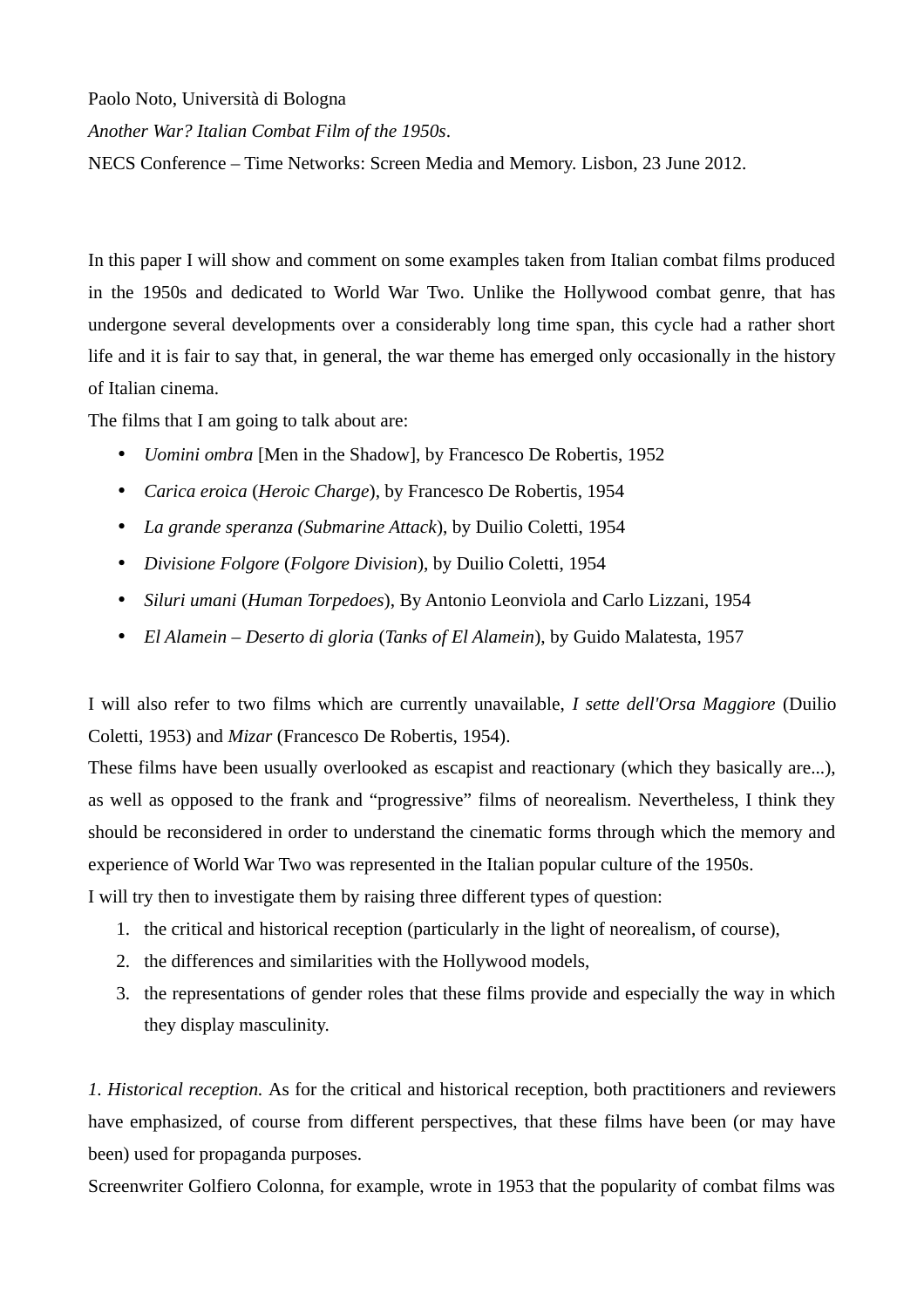exploited by major politicians in search of self-promotion, so that «even the President of the Republic sometimes wears his tuxedo and leaves the Quirinal Palace to attend […] the première of those films that show memorable episodes of our unfortunate war»<sup>[1](#page-1-0)</sup>. Left-wing historian Mino Argentieri, on the other hand, has argued that these pictures are hardly distinguishable from those produced during the World War Two and backed by the Fascist regime<sup>[2](#page-1-1)</sup>.

Hence, as genre and propaganda features, these films seem very distant from the phenomenon that since its beginning has been working as an historical and aesthetic reference for post-war Italian cinema, that is to say neorealism. Two historians that have recently addressed these films, Gianfranco Casadio and Sara Pesce, agree that Italian combat of the 1950s «completely forgets neorealism, as if it had occurred in another culture»<sup>[3](#page-1-2)</sup>.

What I find interesting, nevertheless, is that, before being recalled by later historians, the theme of realism was deployed by contemporaneous reviewers of these pictures, both those who praised them and those who criticized them. Ezio Colombo, the critic of the popular magazine «Festival» states for example that «the popularity of the *I sette dell'Orsa maggiore* is due to its documentary authenticity. It is not the plot that draws the audience's attention, while the romance – that should supposedly enhance the narrative  $-$  turns out to be rather boring»<sup>[4](#page-1-3)</sup>.

The anonymous reviewer of «Cinema nuovo», instead, writing on *Siluri umani* blames the authors for mistaking gossip (that is unnecessarily detailed description of isolated episodes) for true realism, that is the complex representation of causes and effects in the historic process<sup>[5](#page-1-4)</sup>. In both cases, anyway, reviewers recognize the realistic and documentary elements of the films and consider them as highly appealing.

*2. Relationships with Hollywood models.* The second question I want to address deals with genre and more precisely with the possible comparison with Hollywood war film of the 1940s and 1950s. I think that this comparison may be useful in order to better outline the culturally relevant peculiarities of Italian combat. It was rather clear also to contemporaneous reviewers that some of

<span id="page-1-0"></span><sup>1</sup> «[Il] Presidente […] ogni tanto se ne esce in smoking dal Quirinale e va a presenziare al Fiamma o al Lux le anteprime di quei film che sottolineano episodi memorabili della nostra guerra sfortunata», Golfiero Colonna, *Firmamento di stellette*, «Festival», IX, 7, 14 febbraio 1953, pp. 24-25.

<span id="page-1-1"></span><sup>2</sup> See Mino Argentieri, *I fantasmi della storia*, in «La scena e lo schermo», II, 3-4, 1989-1990, p. 48. See also Id., *Film di storia e di guerra*, in Sandro Bernardi (ed.), *Storia del cinema italiano. Volume IX - 1954-1959*, Marsilio/Bianco & Nero, Venezia, 2004.

<span id="page-1-2"></span><sup>3</sup> «Completamente dimentichi del neorealismo, quasi si fosse trattato di un fenomeno avvenuto ad un'altra civiltà», Gianfranco Casadio, *La guerra al cinema. I film di guerra nel cinema italiano dal 1944 al 1997. Vol. II. Dalla seconda guerra mondiale alla Resistenza*, Longo Editore, Ravenna, 1997-1998, p. 162. See also Sara Pesce, *Memoria e immaginario: la seconda guerra mondiale nel cinema italiano*, Le Mani, Recco (Ge), 2008, p. 92.

<span id="page-1-3"></span><sup>4</sup> «Il successo di *I sette dell'Orsa maggiore* si spiega soprattutto con l'autenticità documentaristica del film. Non è l'intreccio che attira l'attenzione degli spettatori. Anzi il breve accenno romanzesco inserito per dare una maggior consistenza narrativa alla pellicola finisce per annoiare», Ezio Colombo, "I sette dell'Orsa maggiore", «Festival», IX, 9, 28 febbraio 1953, p. 2.

<span id="page-1-4"></span><sup>5</sup> See Anonymous, "Siluri umani", «Cinema nuovo», IV, 55, 25 marzo 1955, p. 234.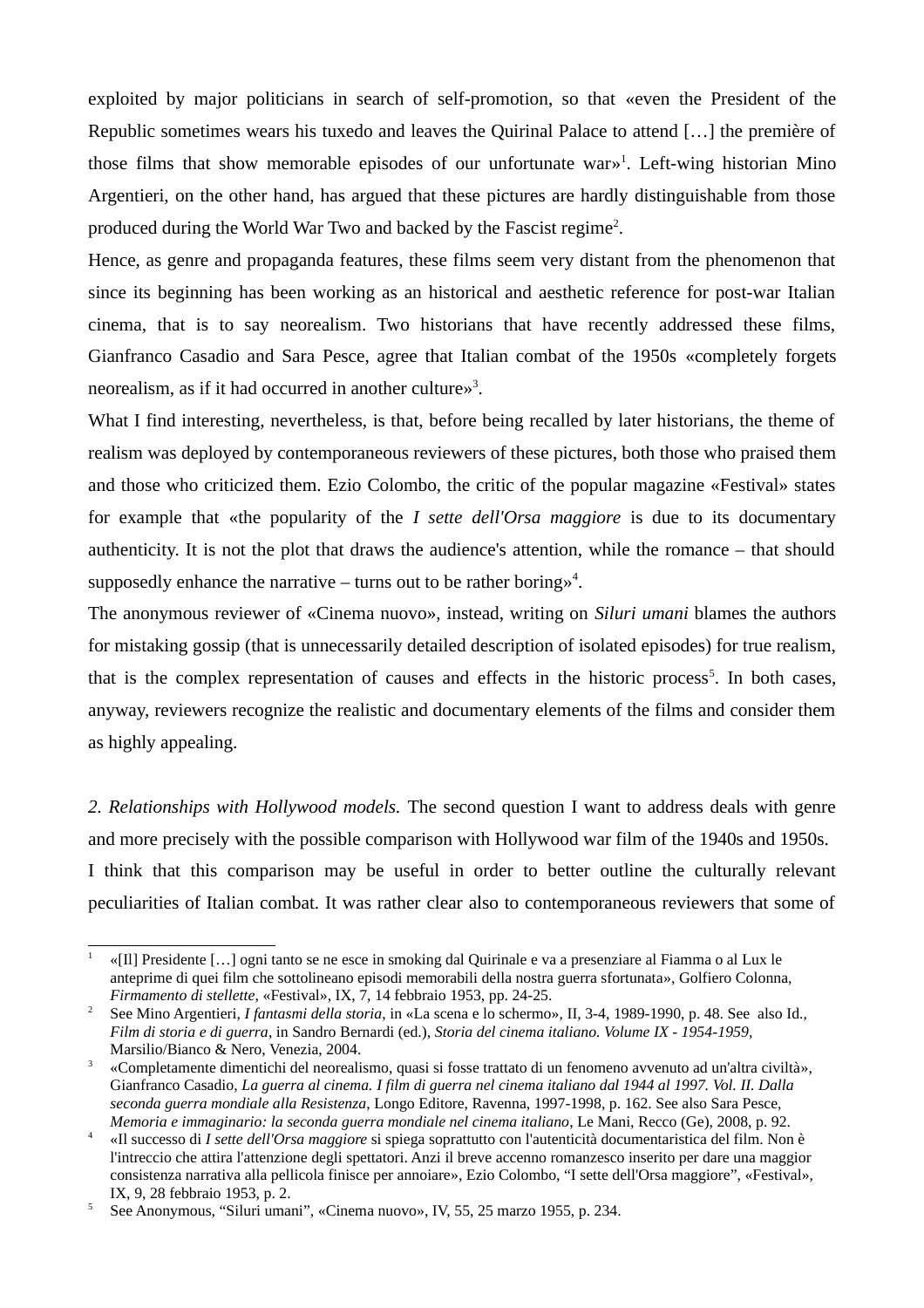these films were deeply influenced by Hollywood, and that – for example – *Uomini ombra* was «connected to American standards such as *13 Rue Madelaine* and *Call Northside 777*» [6](#page-2-0) . We can use instead Jeanine Basinger's exhaustive definition of America combat genre in order to highlight similarities and differences. Let us start with similarities. As in Hollywood combat, also in Italian ones «The credits include the name of a military advisor»<sup>[7](#page-2-1)</sup>, there is a «statement that may be called the film's dedication».



*Divisione Folgore*



#### *La grande speranza*

There is always «a group of men, led by a hero, [that] undertake a mission which will accomplish an important military objective» and that group «contains an observer or commentator». Sometimes this commentator is a group survivor whose voice over recounts the events for the benefit of the

<span id="page-2-0"></span><sup>6</sup> «*Uomini ombra* è un altro di quei film che per la stringatezza e la laconicità di stile documentario si riallacciano a modelli americani come *Il 13 non risponde*, *Chiamate Nord 777*», Anonimo, "Uomini ombra", «Festival», X, 102, 11 dicembre 1954, pp. 30-31.

<span id="page-2-1"></span><sup>7</sup> These quotations and the following ones are taken from Jeanine Basinger, *The World War II Combat Film*, Columbia University Press, New York, 1986, pp. 73-75.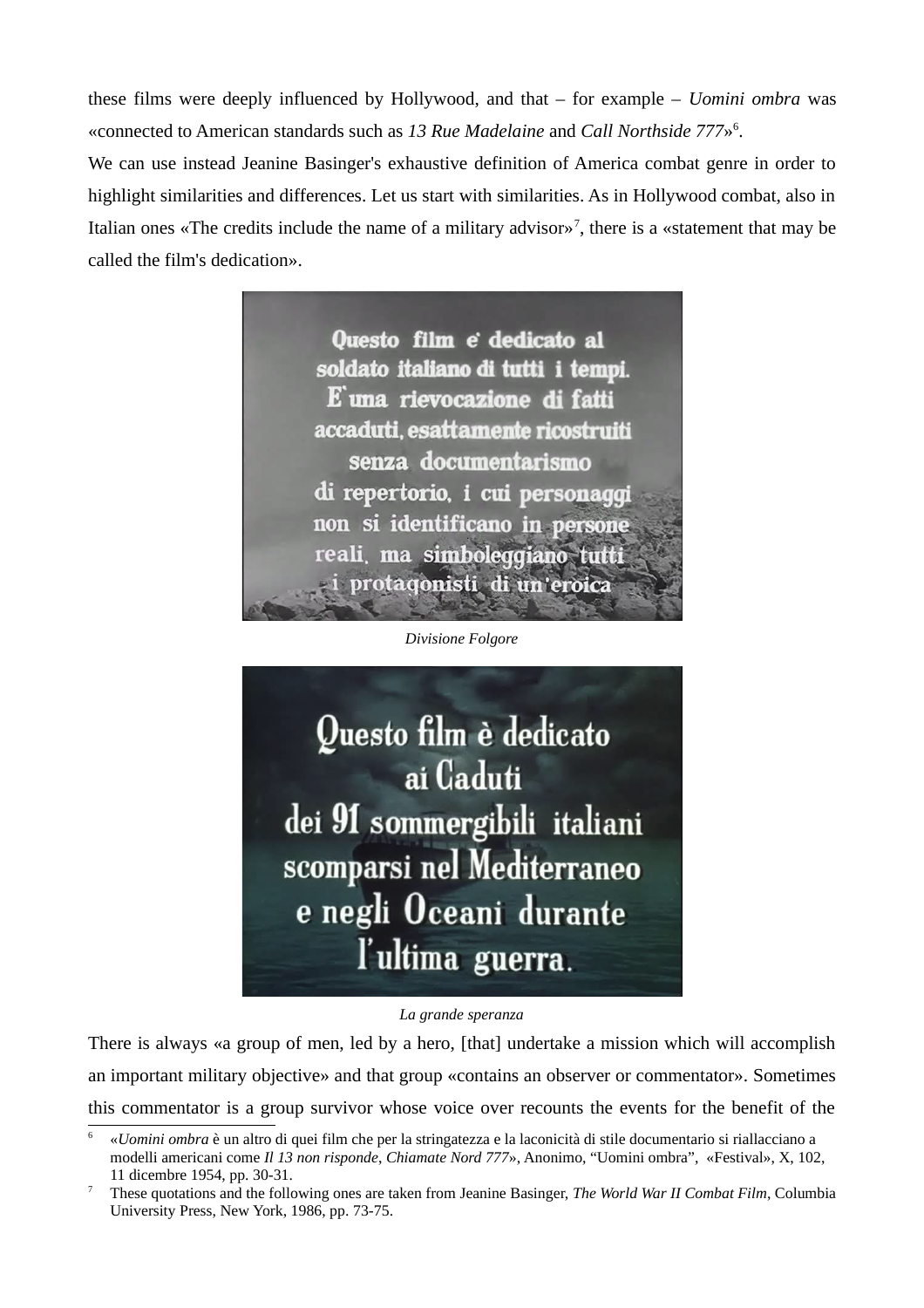film audience, such as the character played by Enrico Maria Salerno in *Siluri umani*. Elsewhere the commentator is a diegetic character that does not participate actively in the mission, as the English writer Steiner (Henri Vidon) in *La grande speranza*.

In more detail «rituals are enacted» both «from the past» and «from the present», holidays such as Christmas and Sunday mass are celebrated, and mail is read. Of course, as one can expect, «members of group die» and a «climatic battle takes place, and a learning or growth process occurs».

Actually, some of these latter textual features are charged with different meaning and function. While in Hollywood combat, for example, the celebration of rituals usually helps to create connections between here and there, thus bridging – only for a few moments – home and the front, in Italian films these sequences are meant to link the Italian soldiers with the Others: both enemy soldiers and civilian. While taking part in the celebrations and especially singing traditional or liturgical songs, that is speaking such a universal language as music, Italian soldiers are rather paradoxically represented as champions of humanity and piety, persons who helps the Others – also the enemies – to cross the temporary borders that a horrible war has raised between men. In a unintentionally, but still clearly racist sequence of *La grande speranza*, for instance, three submariners celebrate Christmas dressed up as Magi and give a small black Jesus to the only black prisoner on board, the American marine Johnny.



La grande speranza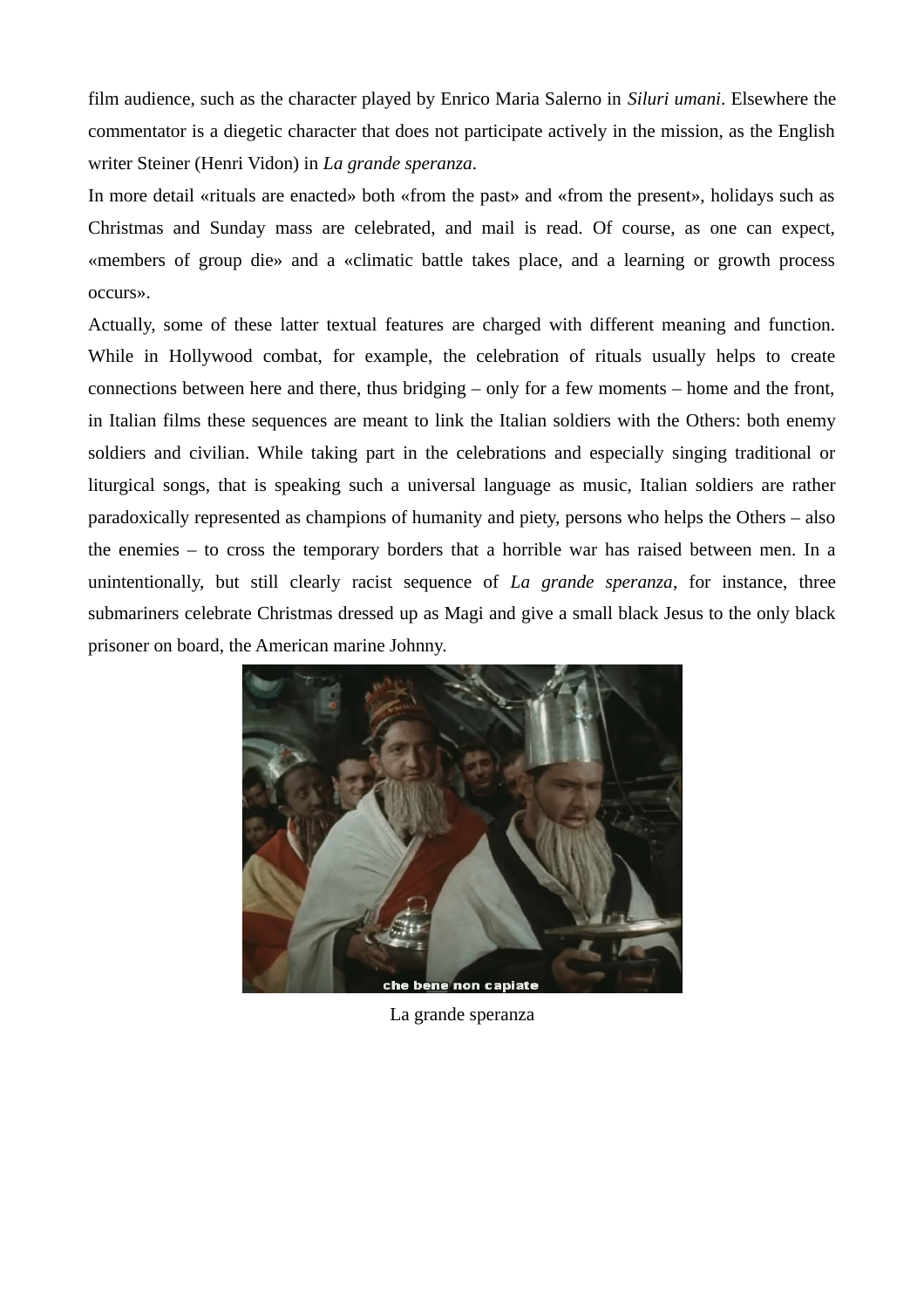

*La grande speranza*

We have seen the similarities. What are most striking, nevertheless, are the differences. The first difference with American combat, but one could say with Fascist propaganda war films as well, is the overall spatial and temporal ambiguity. This is to say that historical references, which are supposed to be crucial for the understanding of the displayed events, are often significantly lacking. *Siluri umani*, starts with the writing «1940. Una base navale italiana», «1940. An Italian Navy Base», but where is this base located, in Italy or abroad? And what does «1940» mean, is it before or after the war declaration of the  $10<sup>th</sup>$  of June?



# *Siluri umani*

*Divisione Folgore* in its first sequence employs a different, although equally baffling, device: a sort of flash-forward in which the war setting is introduced through two men stumbling in the desert. It is dark, it is night and one of the soldiers had his eyes literally burnt by the desert light.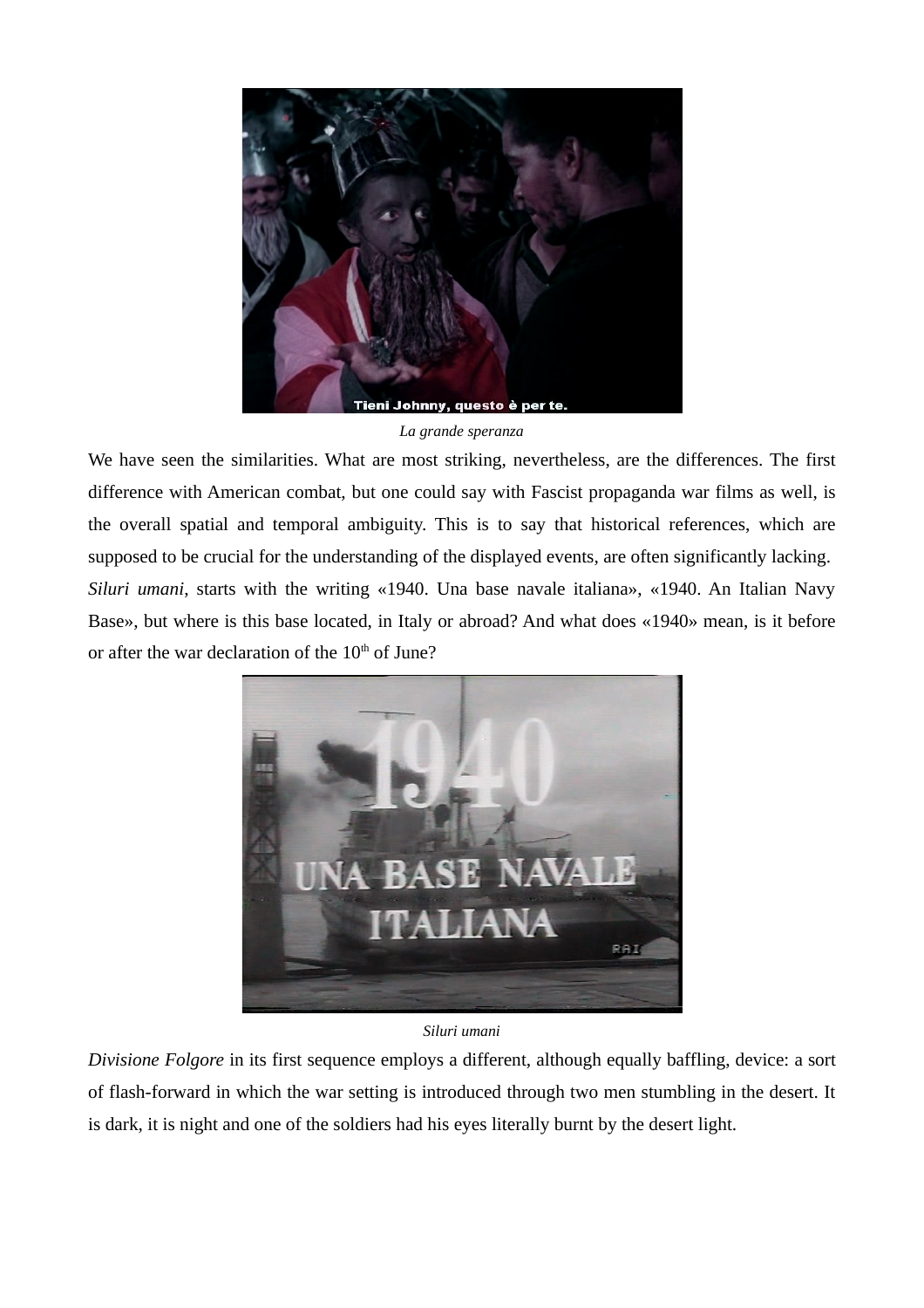

*Divisione Folgore*

The key moments of World War Two, I mean at least from the Italian point of view, are systematically neglected: it is hard to find references to the declaration of war of  $10<sup>th</sup>$  of June 1940, to the ceasefire of 8<sup>th</sup> September 1943 or to Mussolini's fall in July 1943. War events take place "somewhere", the theater of war is either difficult to identify or different from the place that the protagonists should have been sent to.

A second difference – I think a very interesting one – is seen in the depiction of female characters. Unlike Hollywood combat, women appear very frequently in these films and in some cases female soldiers fight back to back with men, as happens in the unfortunately unavailable *Mizar*.

Women can play a very broad range of roles in these films, being:

• A mother longing for news on her missing husband, as Elena Varzi in *Siluri umani*



*Siluri umani*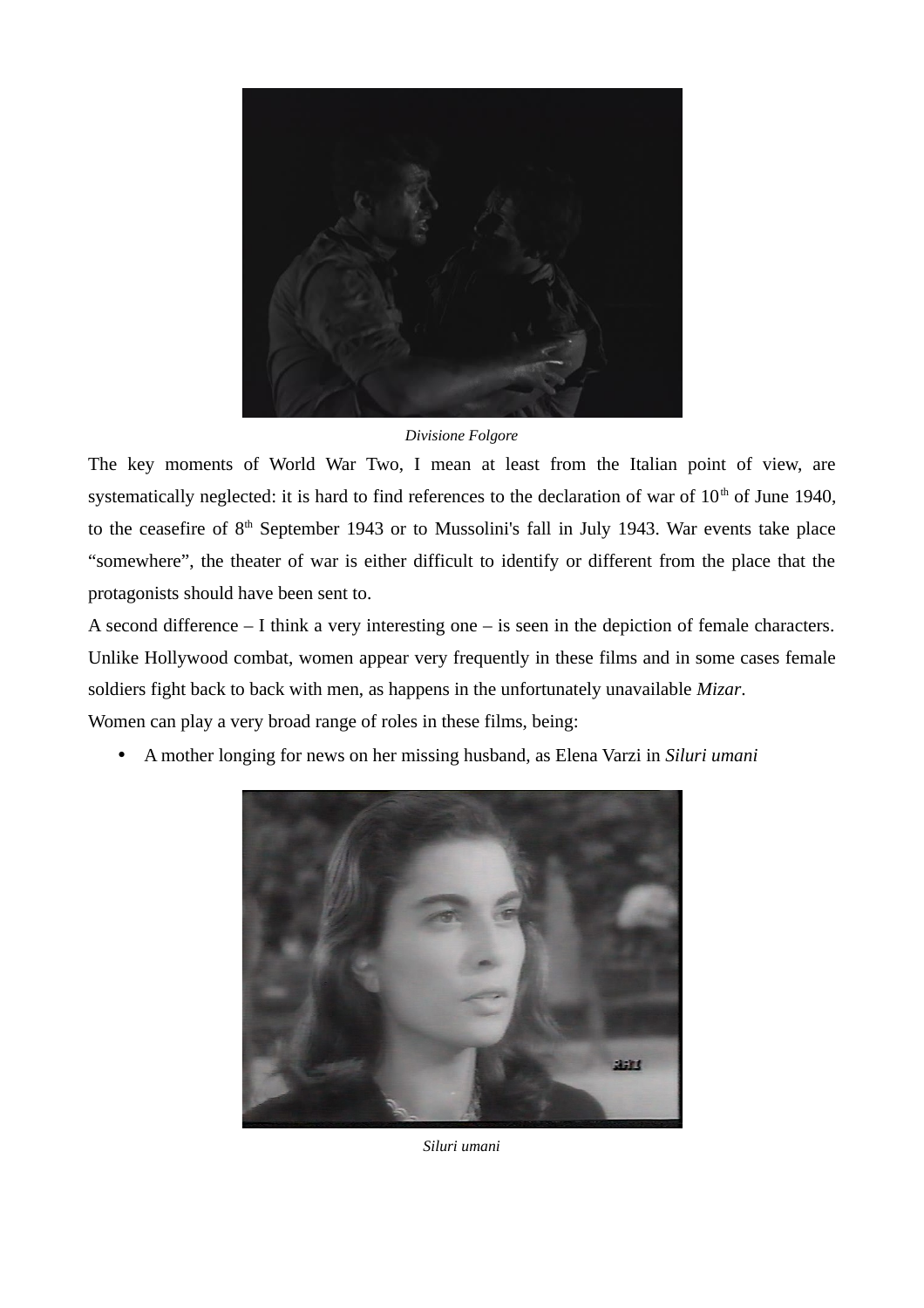• An allied officer, hostage in the Italian submarine, as Lois Maxwell in *La grande speranza*



*La grande speranza*

• An English singer who travels throughout North Africa searching for her Italian boyfriend (Rossana Rory in *El Alamein*)



*El Alamein*

• A Russian partisan who shoots Italian horsemen in *Carica eroica* (Tania Weber)



*Carica eroica*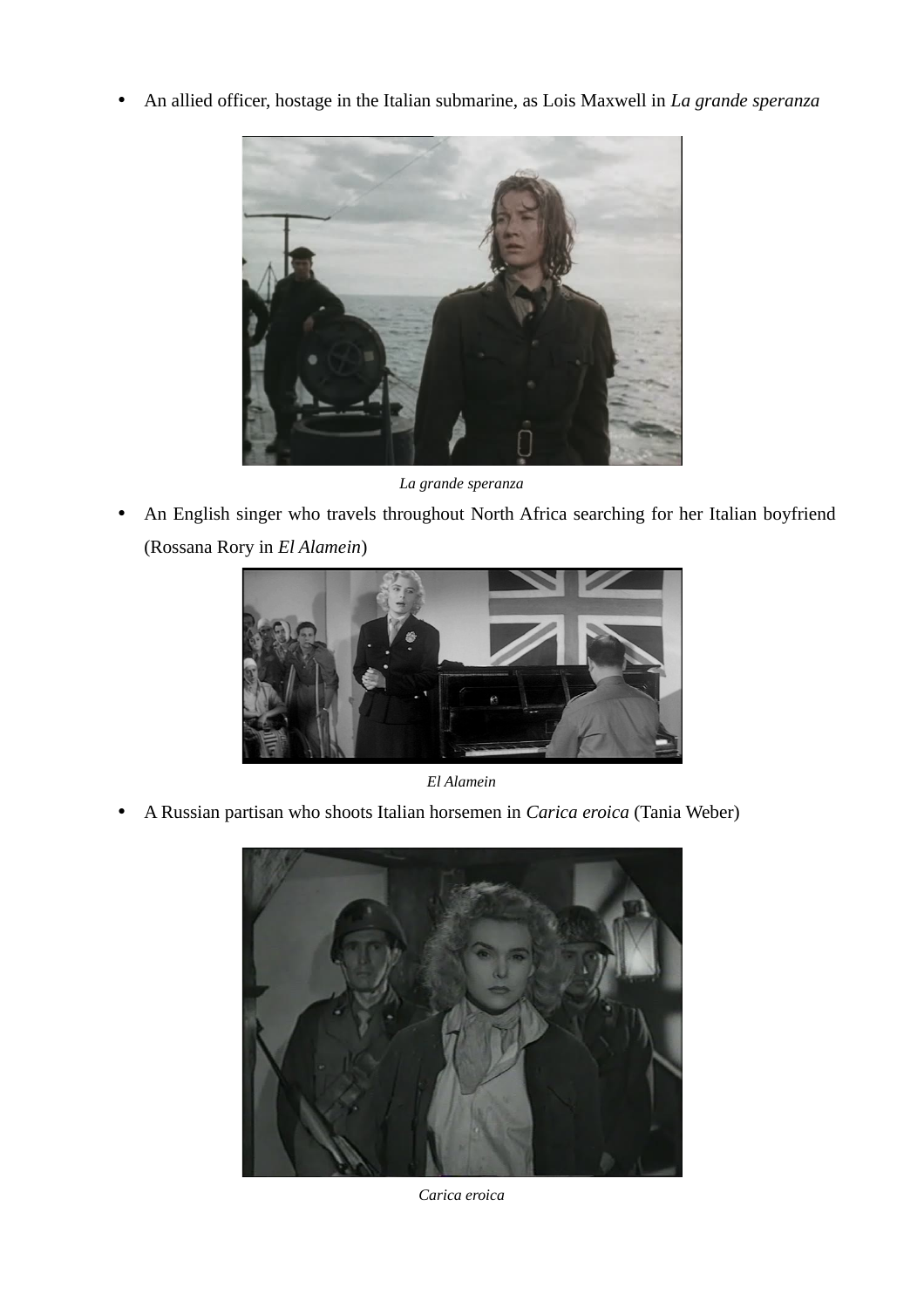• A British spy disguised as an Austrian sculptress, it is the case of Mara Lane in *Uomini ombra*.



### *Uomini ombra*

There are two things I would like to point out. First. These fictional female characters (the spy, the partisan, the maternal rescuer, even the fighter) correspond to the stereotypes outlined in the memoirs written by former Fascist soldiers, but also by prisoners of war, a literary genre that was rather popular in the aftermath of World War Two<sup>[8](#page-7-0)</sup>. This is hardly surprising, if one thinks that several combat films are taken from veterans' memoirs.

Still, what I would like to point out is that such films participate in the process of negotiation and re-elaboration of World War Two images in the light of the new social situation of the 1950s. From this point of view, these characters  $-$  this is my hypothesis  $-$  far from merely mirroring already existing literary (as well as biographical and historical) figures, rise from the clash of social discourses on war and the predominantly melodramatic structures of the Italian cinema of the 1950s, which has systematically put female characters in the foreground.

Second. The women in Italian combat film have something in common: they all inevitably fall in love with an Italian soldier, usually a charming officer, and this finally leads us to the last question of this paper: the representation of masculinity.

*3. Representations of masculinity.* As Jeanine Basinger points out in her fundamental book on combat film, heroes in this genre are consistently under threat and the accomplishment of their objectives is all but unproblematic. One could repeat the same arguments for Italian combat and also add that a bitter feeling of defeat seems to permeate even the most heroic efforts, as for example in the El Alamein battle shown in *Divisione Folgore* and *El Alamein – Deserto di gloria*.

<span id="page-7-0"></span><sup>8</sup> See Francesca Alberico et al. (eds), *Identità di genere in Italia tra Otto e Novecento*, DISMEC – Università di Genova, 2010.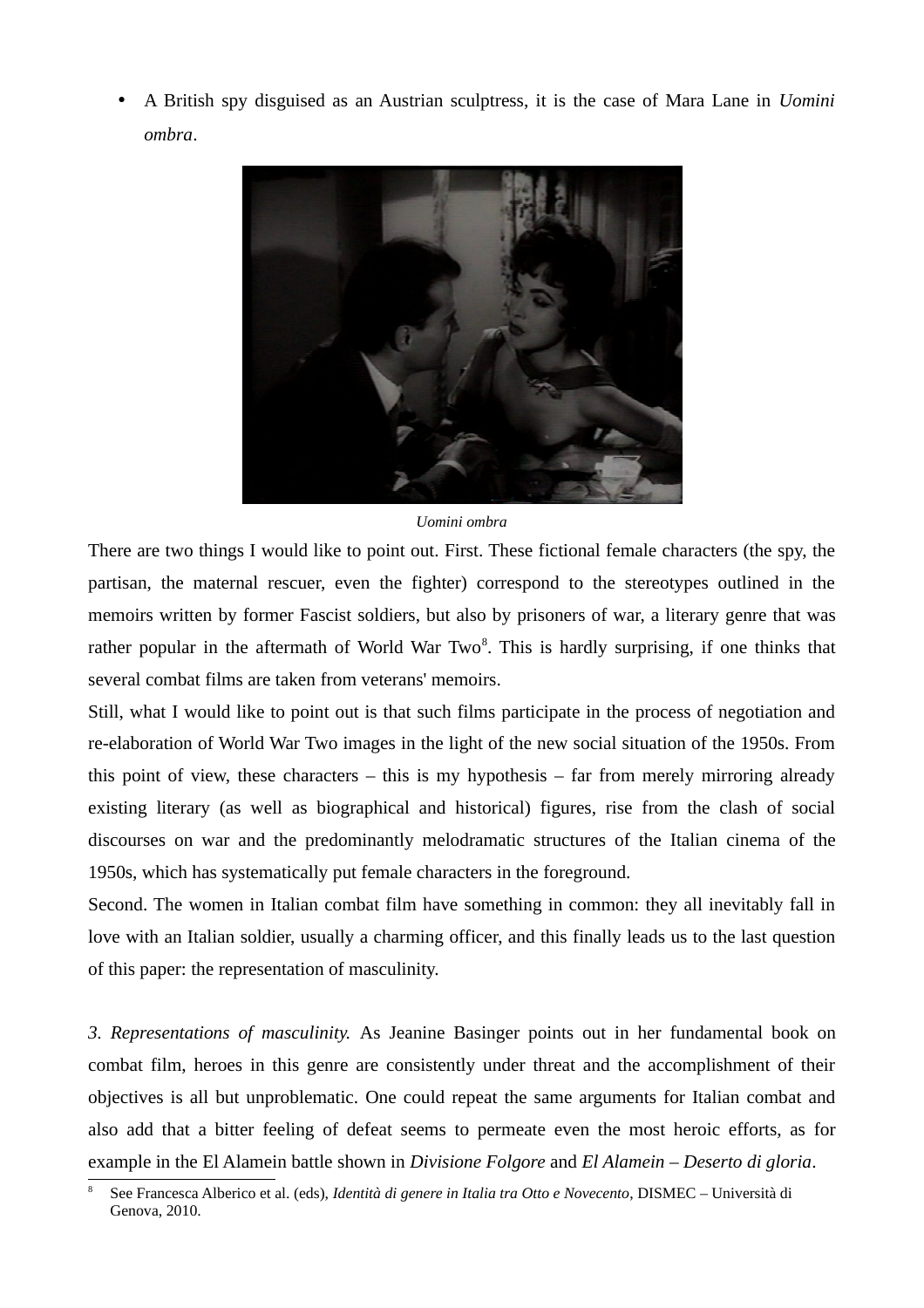

*La grande speranza*

What is worth noting, though, is that threats and defeat are more clearly than elsewhere displayed on the heroes' bodies. In the sequences in which they are going to experience, or are actually experiencing, harmful events, when the enemy bomb the lines or the submarine crew mutiny, protagonists are partly naked, while in other cases, characters suffer heavy mutilations, such as blindness.



# *Divisione Folgore*

I think that in this case it is nearly impossible not to recall the connection between national identity and male body discussed by George Mosse<sup>[9](#page-8-0)</sup>: the heroes of these films are extremely vulnerable and the war seems to spoil the bodily proficiency upon which the Fascist propaganda, according to Mosse, focused its endeavours.

<span id="page-8-0"></span><sup>9</sup> George L. Mosse, *The Image of Man*, Oxford University Press, 1996.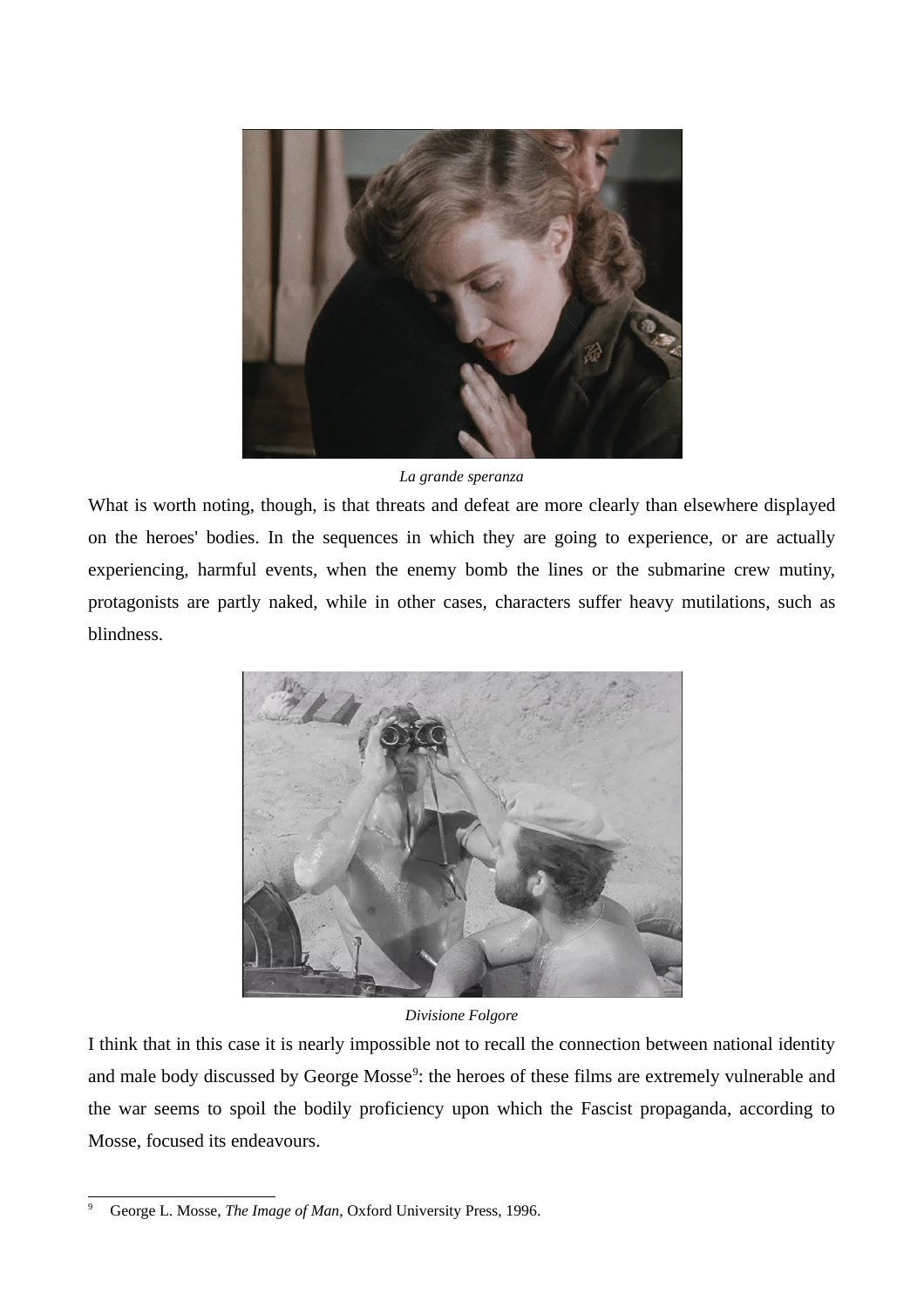

*El Alamein*



*Divisione Folgore*

And it is also hard not to mention Steve Neale's argument on nudity and mutilation as visual devices that, in action genres, can expose the male body to voyeuristic gaze and eventually feminize it<sup>[10](#page-9-0)</sup>. Actually one of these films, *El Alamein*, ends with the main character, lieutenant Sergio Marchi, imprisoned in an allied camp and in strong need of help that only his girlfriend (that is a British woman) is able to provide.



### *El Alamein*

In conclusion, I think that these pictures, far from being simply reprises of both pre-war films and values, are fully embedded in the post-war cinematic culture for several different reasons. By

<span id="page-9-0"></span><sup>10</sup> Steve Neale, *Masculinity as Spectacle*, in Steve Cohan-Ina Rae Hark, *Screening the Male*, Routledge, London-New York, 1993.